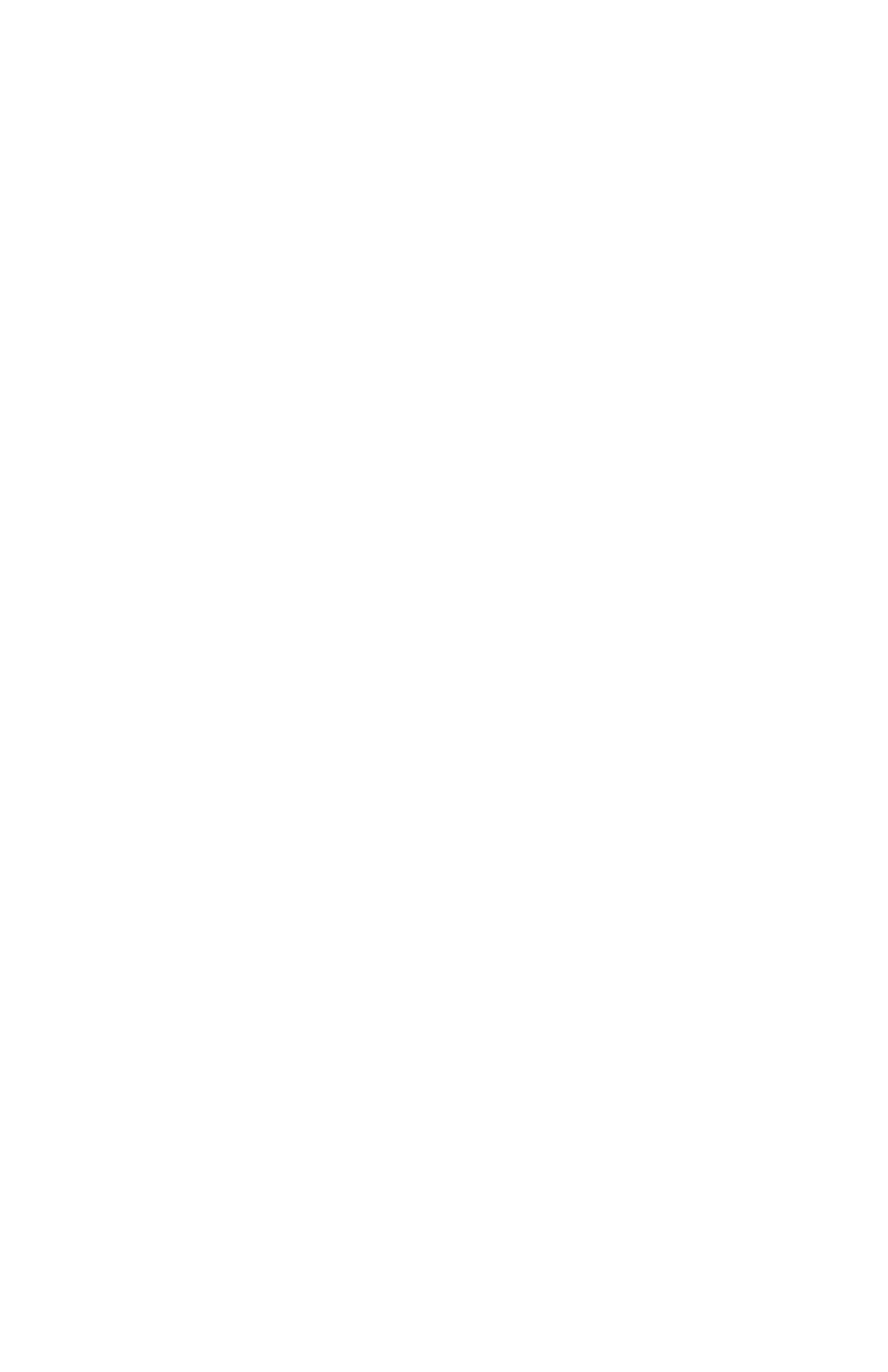# AFTER BETRAYAL HOPE

## *Healing When Sexual Addiction Invades Your Marriage*

## **MEG WILSON**

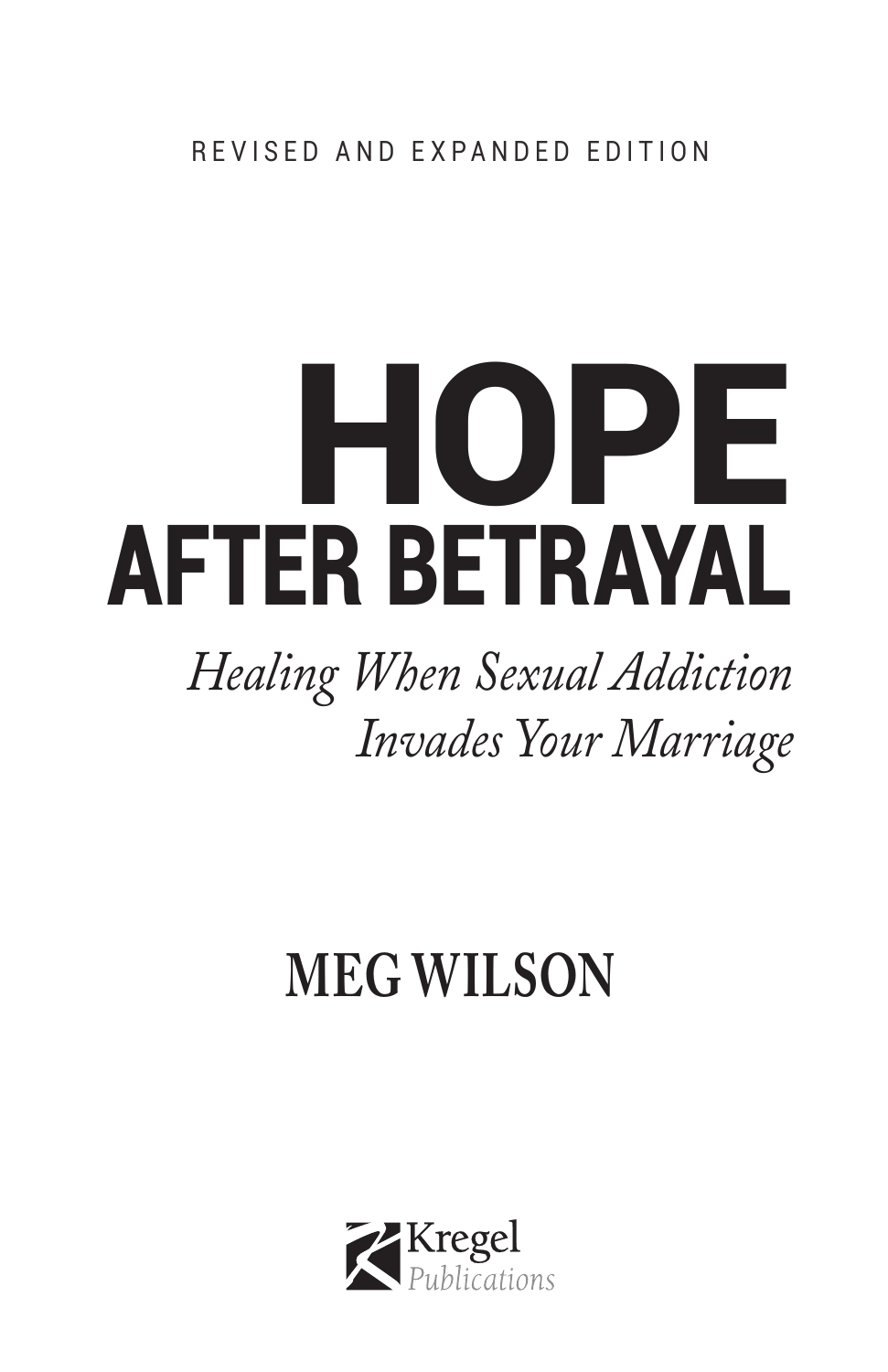*Hope After Betrayal: Healing When Sexual Addiction Invades Your Marriage* © 2007, 2018 by Meg Wilson Revised and expanded edition 2018

Published by Kregel Publications, a division of Kregel Inc., 2450 Oak Industrial Dr. NE, Grand Rapids, MI 49505.

All rights reserved. No part of this book may be reproduced, stored in a retrieval system, or transmitted in any form or by any means—electronic, mechanical, photocopy, recording, or otherwise—without written permission of the publisher, except for brief quotations in reviews.

Distribution of digital editions of this book in any format via the internet or any other means without the publisher's written permission or by license agreement is a violation of copyright law and is subject to substantial fines and penalties. Thank you for supporting the author's rights by purchasing only authorized editions.

The author and publisher are not engaged in rendering medical or psychological services, and this book is not intended as a guide to diagnose or treat medical or psychological problems. If medical, psychological, or other expert assistance is required, the reader should seek the services of a health-care provider or certified counselor.

The stories told in this book are a composite of thousands of people the author has worked with over more than a decade. The author takes confidentiality seriously and has completely changed names and details of any story. In the case of her family members, stories have been used with permission.

All Scripture quotations, unless otherwise indicated, are from *The Message*. Copyright © 1993, 1994, 1995, 1996, 2000, 2001, 2002 by Eugene H. Peterson. Used by permission of NavPress. All rights reserved. Represented by Tyndale House Publishers, Inc.

Scripture quotations marked niv are from the Holy Bible, New International Version®, NIV®. Copyright © 1973, 1978, 1984, 2011 by Biblica, Inc.™ Used by permission of Zondervan. All rights reserved worldwide. www.zondervan.com

ISBN 978-0-8254-4567-5

Printed in the United States of America 18 19 20 21 22 23 24 25 26 27 / 5 4 3 2 1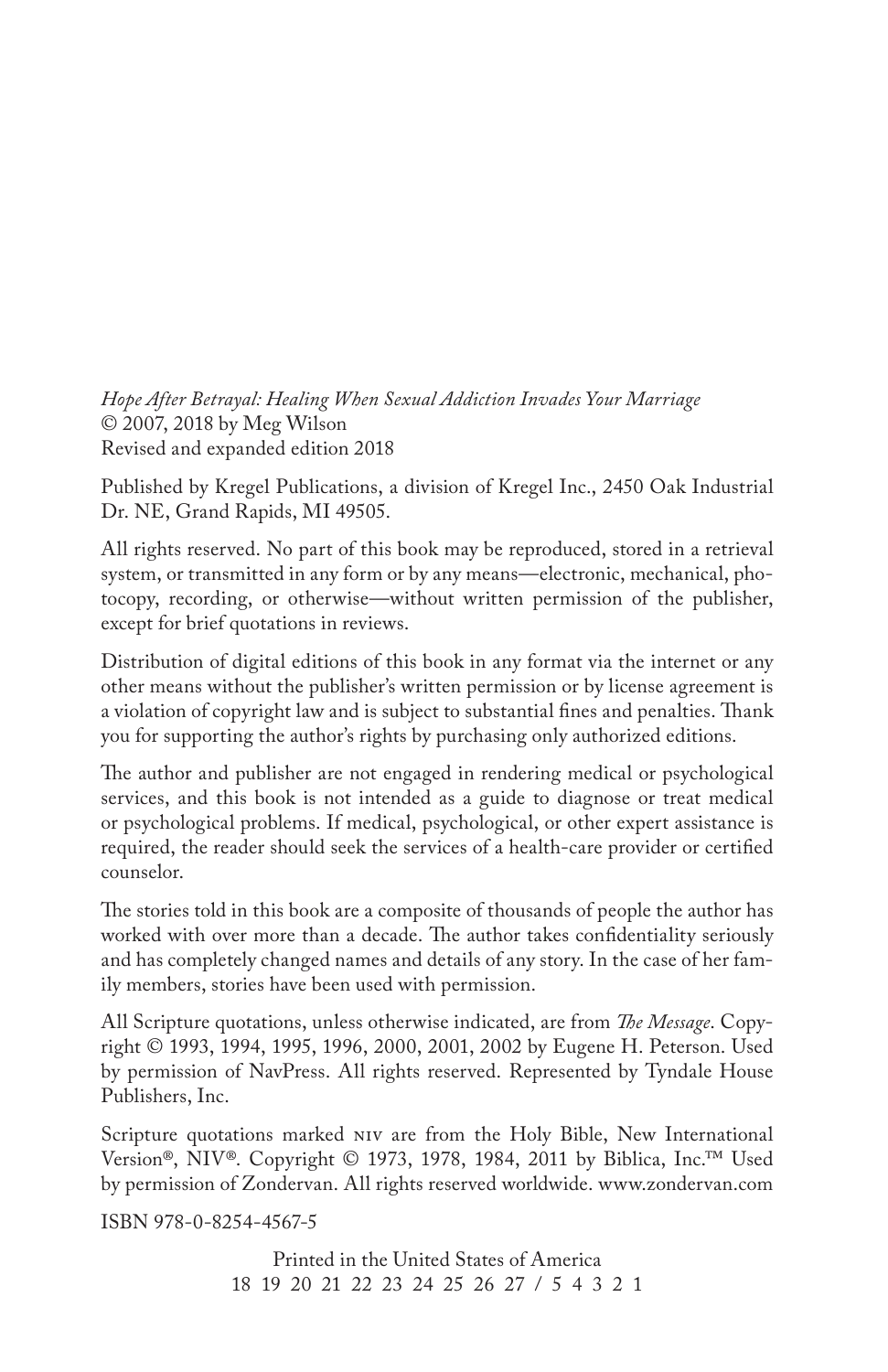

| Preface to the Revised Edition: Reflections on a Decade 7 |
|-----------------------------------------------------------|
|                                                           |
|                                                           |
|                                                           |
| 2. Shrouded: Waiting for Direction  44                    |
|                                                           |
|                                                           |
|                                                           |
| 6. Shadowlands: Avoiding Dark Places 102                  |
| 7. Glowworms: Absorbing and Applying Grace 117            |
| 8. Firefly: The Glowworm with Wings 128                   |
|                                                           |
|                                                           |
| 11. Refraction: My Husband's Perspective  161             |
|                                                           |
|                                                           |
|                                                           |
|                                                           |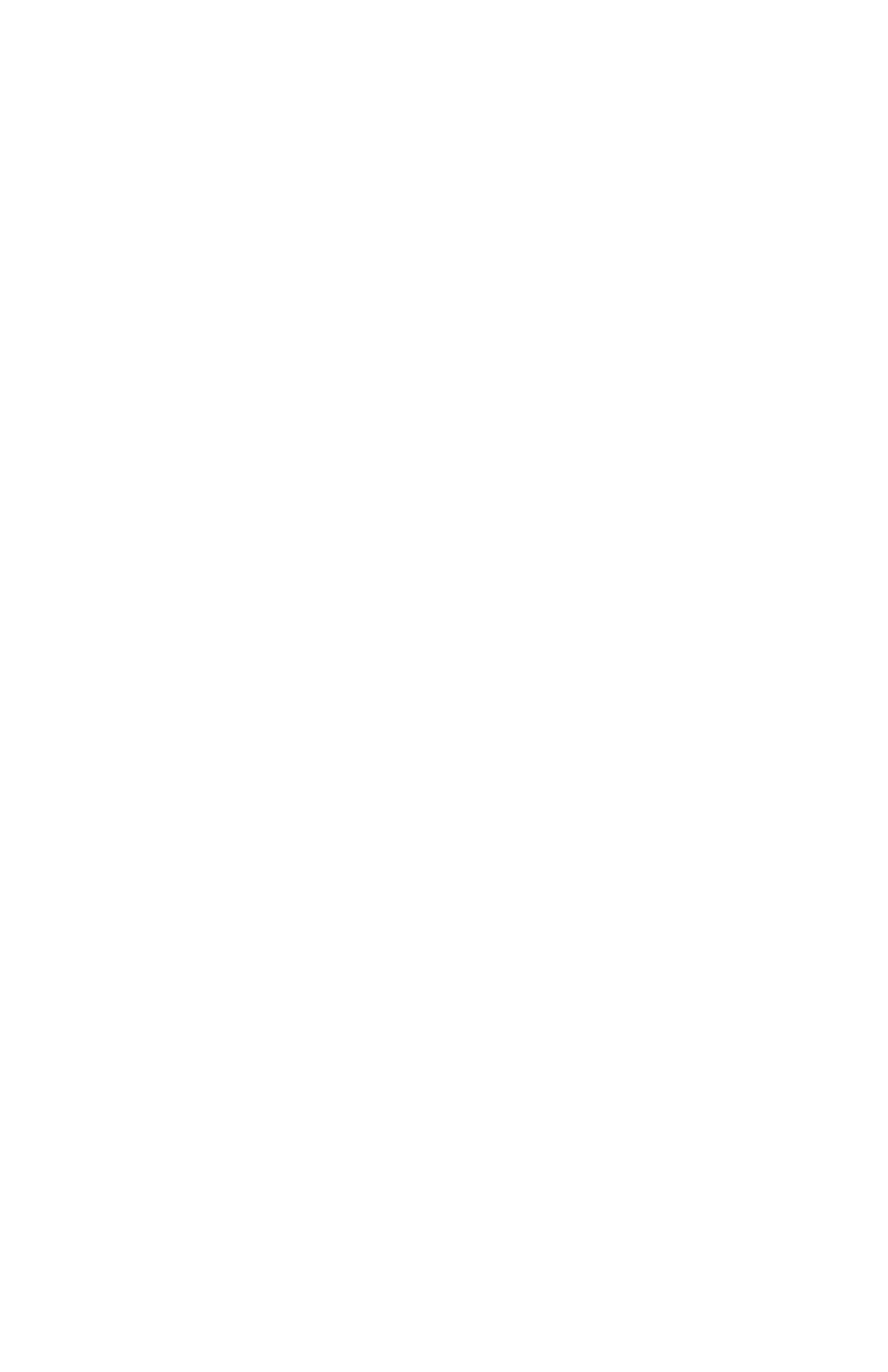### WILL PREFACE TO THE REVISED EDITION *Refl ections on a Decade*

As I sit down to update the original *Hope After Betrayal* manu-<br>Secript, so many questions tug at my heart: *Has it really been ten*<br>Nears since the hook came out? Do I have anything near to say? Can I syrite script, so many questions tug at my heart: *Has it really been ten years since the book came out? Do I have anything new to say? Can I write to the same standard?*

I take writing about God seriously.

When *Hope After Betrayal* first came out, I was invited to do an interview with Dennis Rainey and Bob Lepine at *Family Life Today*. I knew it was an honor, but I'm not one to get all worked up over fame or notoriety, so I didn't read too much into it. I thought that, like other interviews I'd had, they would want to focus on our story of sexual addiction and betrayal. Refreshingly, the focus was on how God worked through the healing journey.

During my visit, I was given a tour of the beautiful Family Life facility. After seeing several award-laden halls, we came to a large, unadorned room full of busy people working at their gray desks.

My tour guide said, "This is our theology department." Then he added nonchalantly, "Your book had to go through them before you were ever invited to be a guest on our show."

It's hard, even now, to describe how I felt in that moment. It was so much more than affirmation. My heart was utterly settled that God's hand was in the writing of this book, and I had been as true to His Word as I knew how.

A decade later, to accurately represent the heart of God remains both my prayer and confidence as I again set pen to paper for this expanded edition of *Hope After Betrayal*. I won't change what was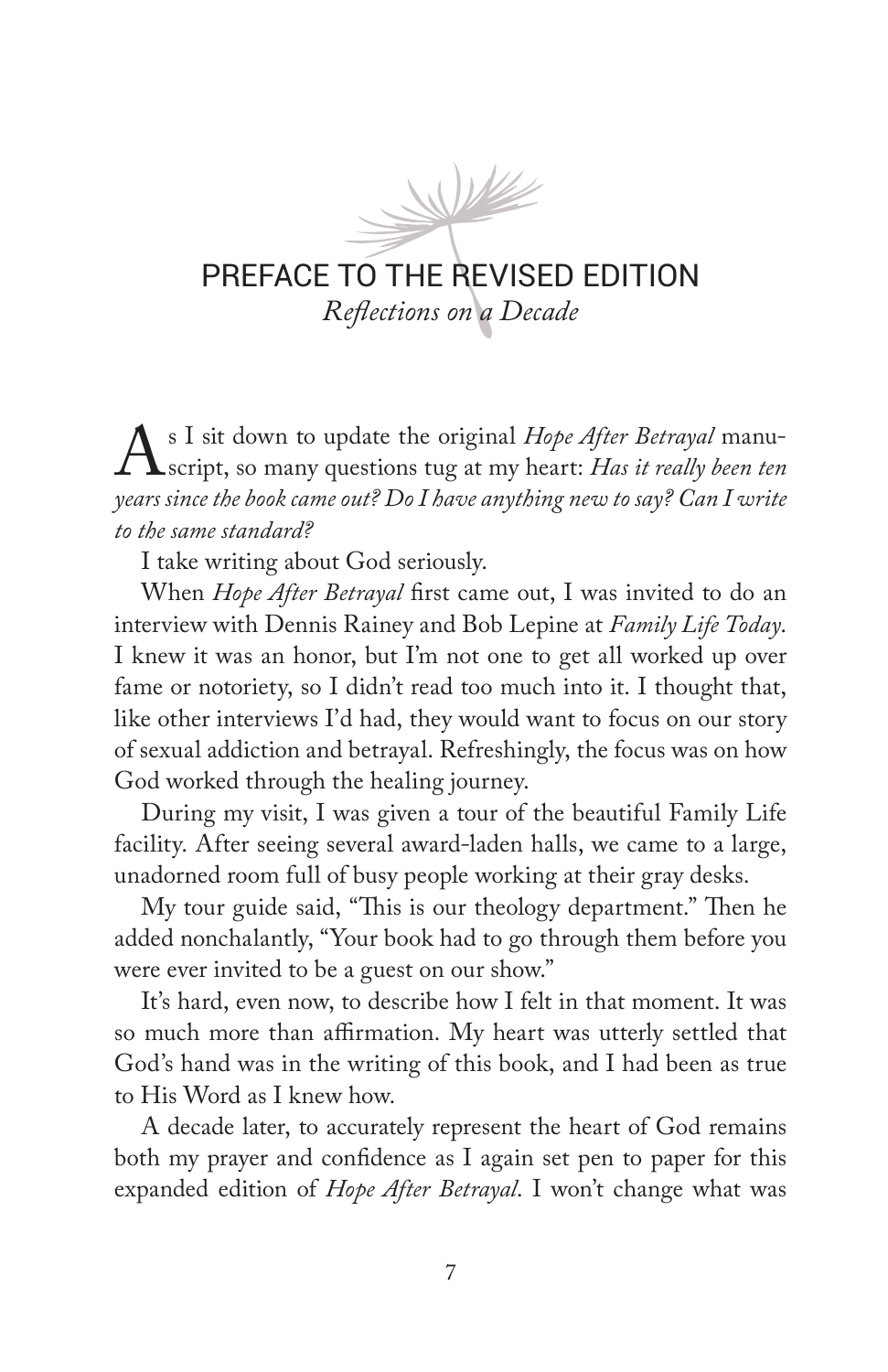written in the original story, but I hope to add to the story as the Lord has added to my life.

At the end of each chapter I have added a "Perspective" section to include new concepts and lessons I've learned with ten more years of experience. I trust God will continue to be revealed in my everchanging path. I trust that even my painfully slow growth will be evident as I look back.

I also want every woman to find her voice spoken on these pages. I have added a fourth woman, Dee Dee, who adds another facet and voice to the stories. As I have walked the path of recovery with women of color, they've taught me that there are distinct cultural differences on their journeys. But pain is not a respecter of race, and the feelings and fallout are the same even though some details vary. I pray even more women will feel represented and free to grab hold of the universal healing power of God.

My husband's full disclosure came in March 2001, and it's been more than ten years since I wrote about my journey from hurt to hope. All the glory goes to God, for there were many times I wandered outside of His will. Every time, He patiently waited for my return. I never tire of His healing embrace, life-changing conviction, and daily supply of amazing grace. It is for Him that I live, breathe, and worship. It is for every woman wounded and abandoned by the person who promised to love and cherish her that I write. It is for you that I try to be as honest as I can about my own weaknesses and flaws.

One of the greatest lessons I have learned is the power of transparency. When we are facedown in the mud, we don't need someone to point out how dirty we are. We need someone who has been there and who can show us their torn and tattered clothes as proof of their experience. That's right, there is a time and a place to air your dirty laundry. If you do your work, then you too will be a resource to another hurting woman, and the Lord will one day invite you to air your past. When that moment comes and your heart is pounding in your chest, everything in you will want to keep a lid on those old rags. Remember the power of knowing someone who has been there.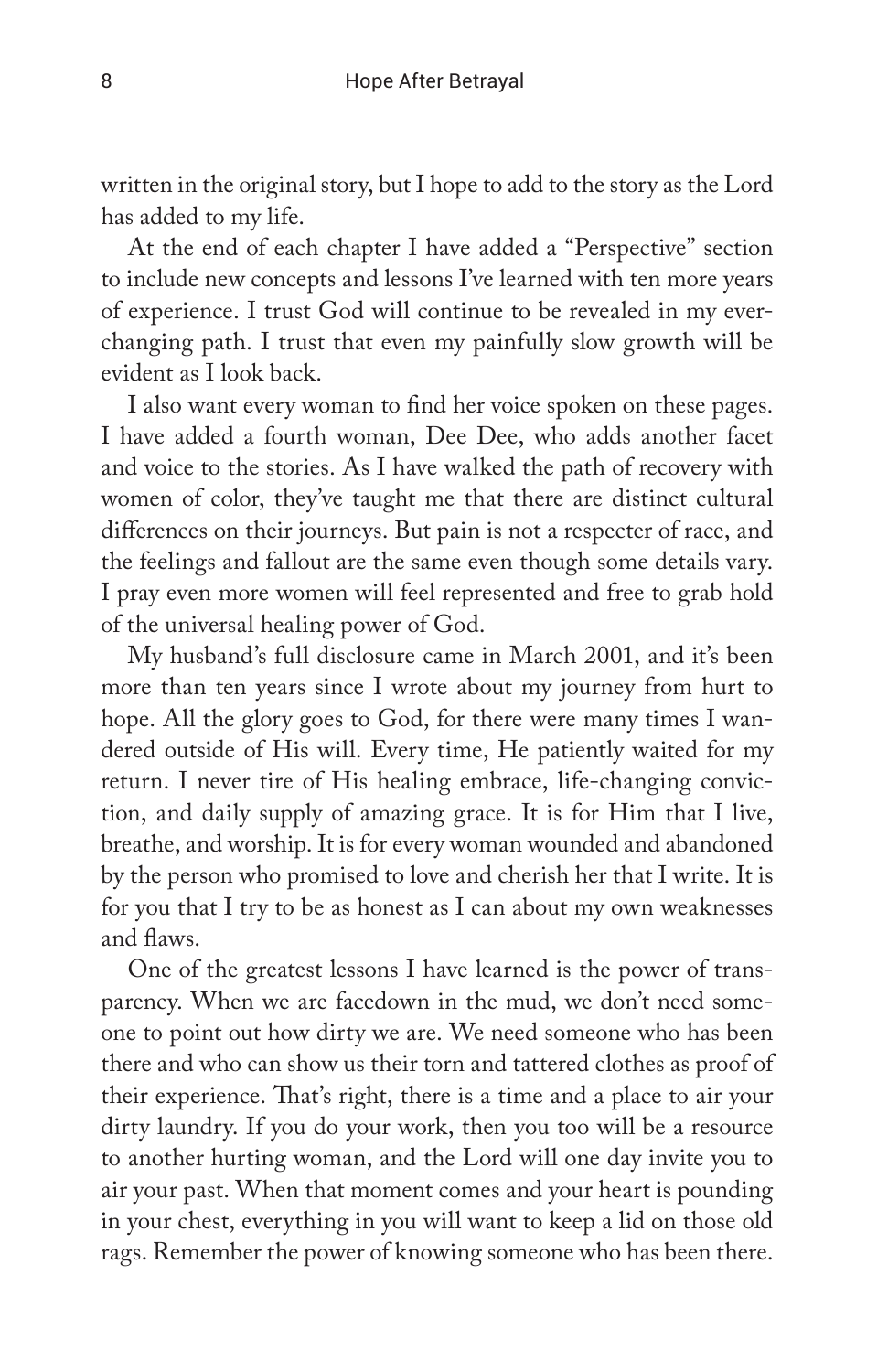Nothing is gained by remaining quiet, while so much is gained as the Lord uses what was intended for evil for the good of another. She will be ministered to even as you are blessed by the healing bond of common pain.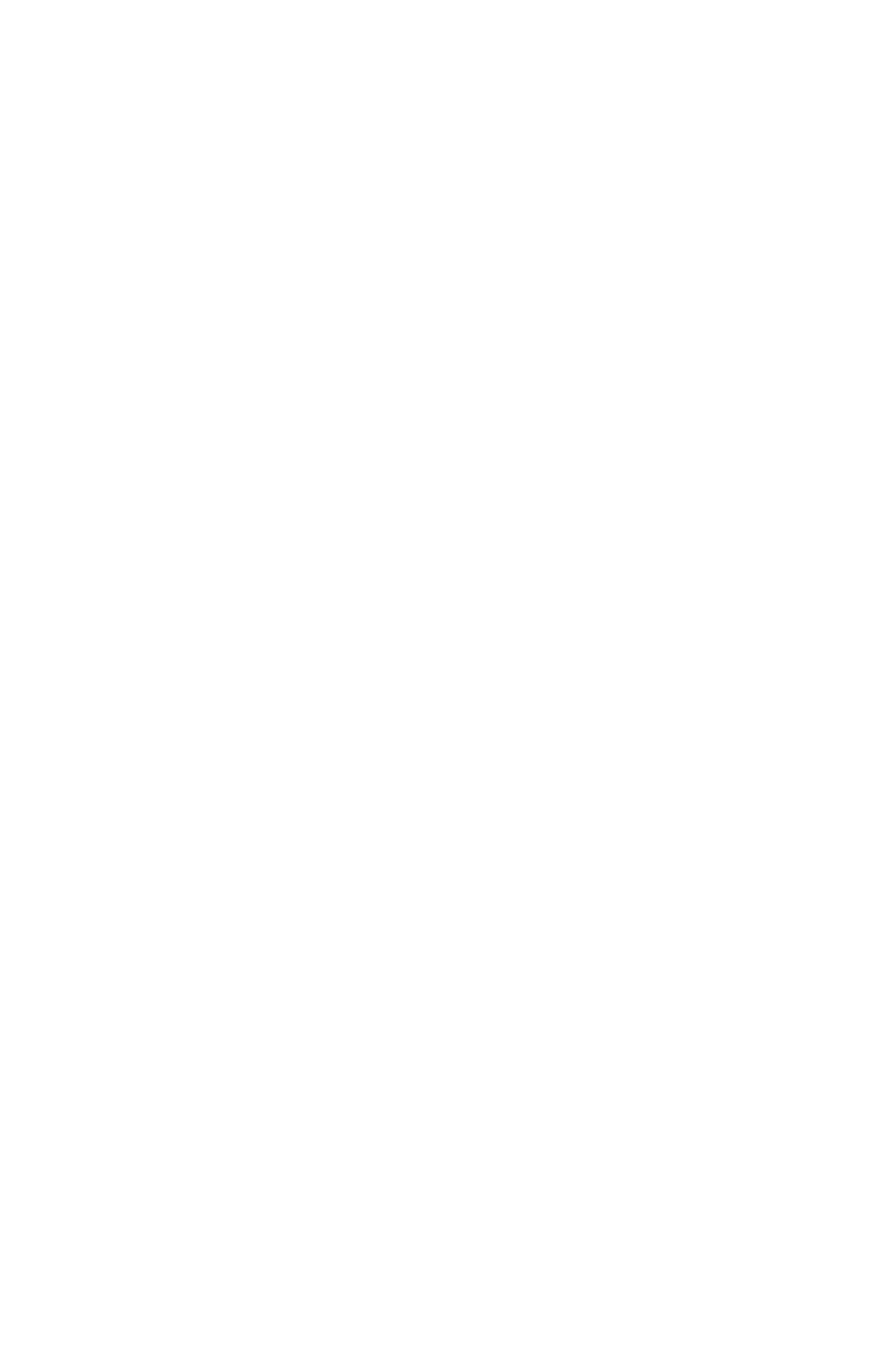

I Jow does a woman pick her way through the darkness? How<br>does she pick up the pieces? How does she cope after discover-<br>ing her husband has engaged in sexual activities outside of their mardoes she pick up the pieces? How does she cope after discovering her husband has engaged in sexual activities outside of their marriage? Since you're holding this book, I'm guessing you, or someone close to you, has recently had her life devastated by sexual betrayal. Or perhaps your wound from betrayal is an old one, made worse by a believer, pastor, or counselor who offered well-meaning but unhelpful direction.

More than a decade ago, the path of my life was altered forever.

#### 2007

I was a suburban wife with two daughters, two cars, two pets, and a firm grasp on the American dream. Central to all of this was a loving and successful husband who loved the Lord. I had it all! Oh, there were the run-of-the-mill challenges of parenting and finances. I simply glossed over them and pressed on.

The first tremor began with a call from a close family friend who had moved out of state. My husband and I listened as Mark explained he was stepping down as a deacon of his church. Mark confessed his ongoing struggle with internet pornography. Stunned and saddened, we knew this man's heart, and the news simply didn't make sense to us.

In the days that followed, I spent a lot of time on the phone with Amy, Mark's wife. I doubt if I was any help to her. It was clear she had crossed over into a dark land I knew nothing about. There was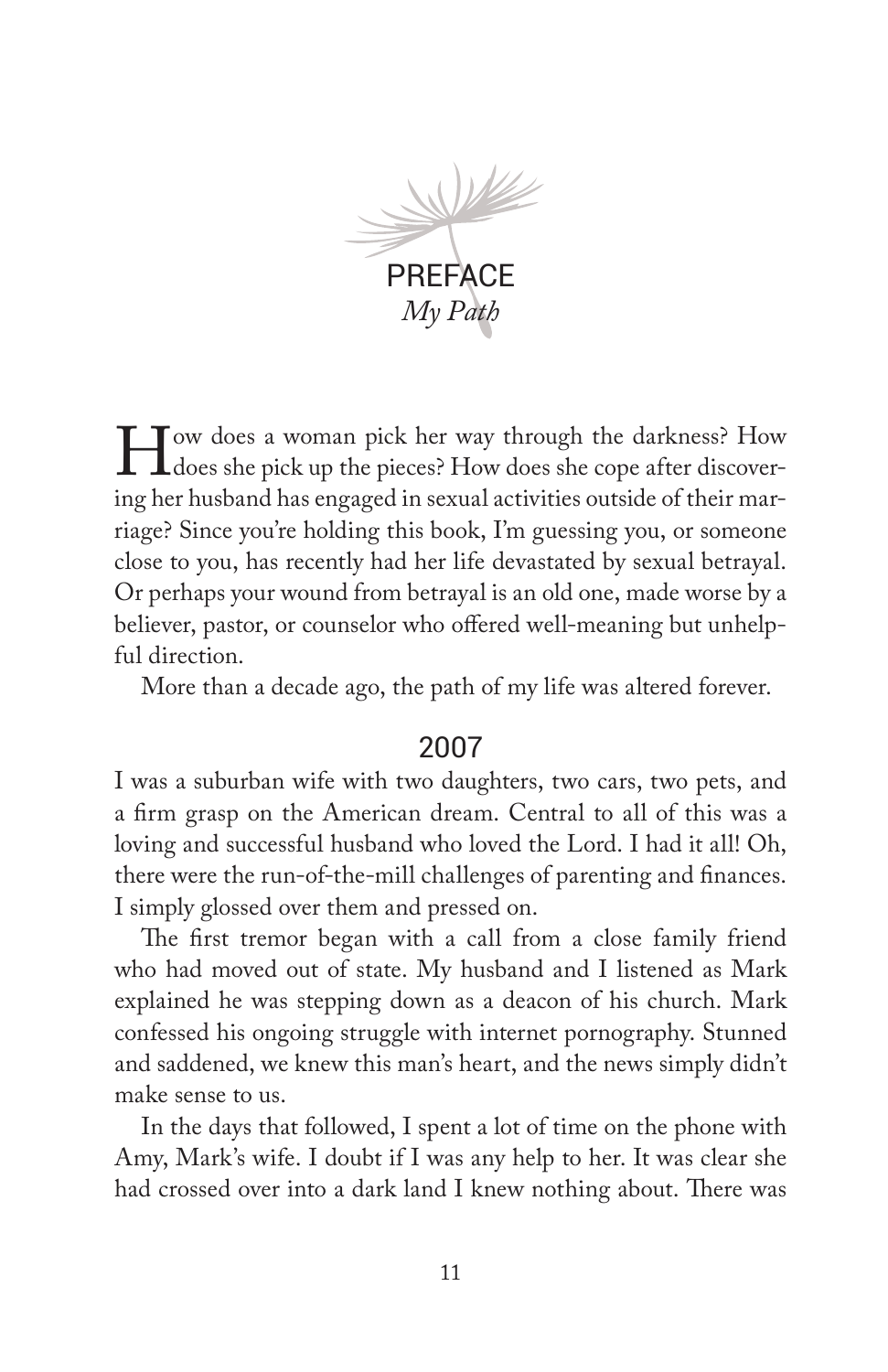a new hardness to her words, which struck the surface of her idyllic appearance, cracking the high-gloss polish. Listening prepared me, though, in ways I couldn't realize at the time.

The thought that my husband, Dave, might also be struggling with the same problem didn't even cross my mind. I would have bet our every last cent on my husband's fidelity and honesty.

A couple of months later, the storm clouds rolled in. Prompted by Mark's confession, my husband admitted that he too was struggling with pornography. As a salesman, he traveled, and the in-room adult movies were a temptation to him. My husband's revelation sent me into that strange dark land. Everything I thought I knew about my husband suddenly seemed like a lie. I was groping in the shadows, where it seemed truth was lost. As sad as I'd been for my friend Amy, her reality was now my reality. This was no longer simply *her* story—it was *my* life.

At least I knew the person I could turn to. Amy became my comfort and a valuable resource. She recommended many books. I read . . . and read . . . but absorbing was a challenge. Clinical definitions of this new term "sexual addiction" (SA) didn't bring me much hope or comfort. I wanted to understand this new land, a place where I was lost in dark feelings.

Every page I read confirmed that SA was my husband's problem and not my fault. At the same time, my every body flaw confirmed it was my fault. The books assured me I was not alone in the way I felt, yet I never felt more abandoned. According to everything I read, the Lord was with me, but I couldn't see Him in the dark of hopelessness.

Then I found some footing; the old Meg took over. I began to deal with my shame and sadness as I had in the past, by dragging myself back into the world of delusion. I stuffed, denied, and prayed the problem away. After all, my husband was sorry. His library of books on recovering from SA grew, and he seemed to be spending more time reading the Bible.

I thanked God it was *only* pornography and for the amazing healing of my husband. Life was back to normal.

An acute awareness grew in me, though, regarding the prevalence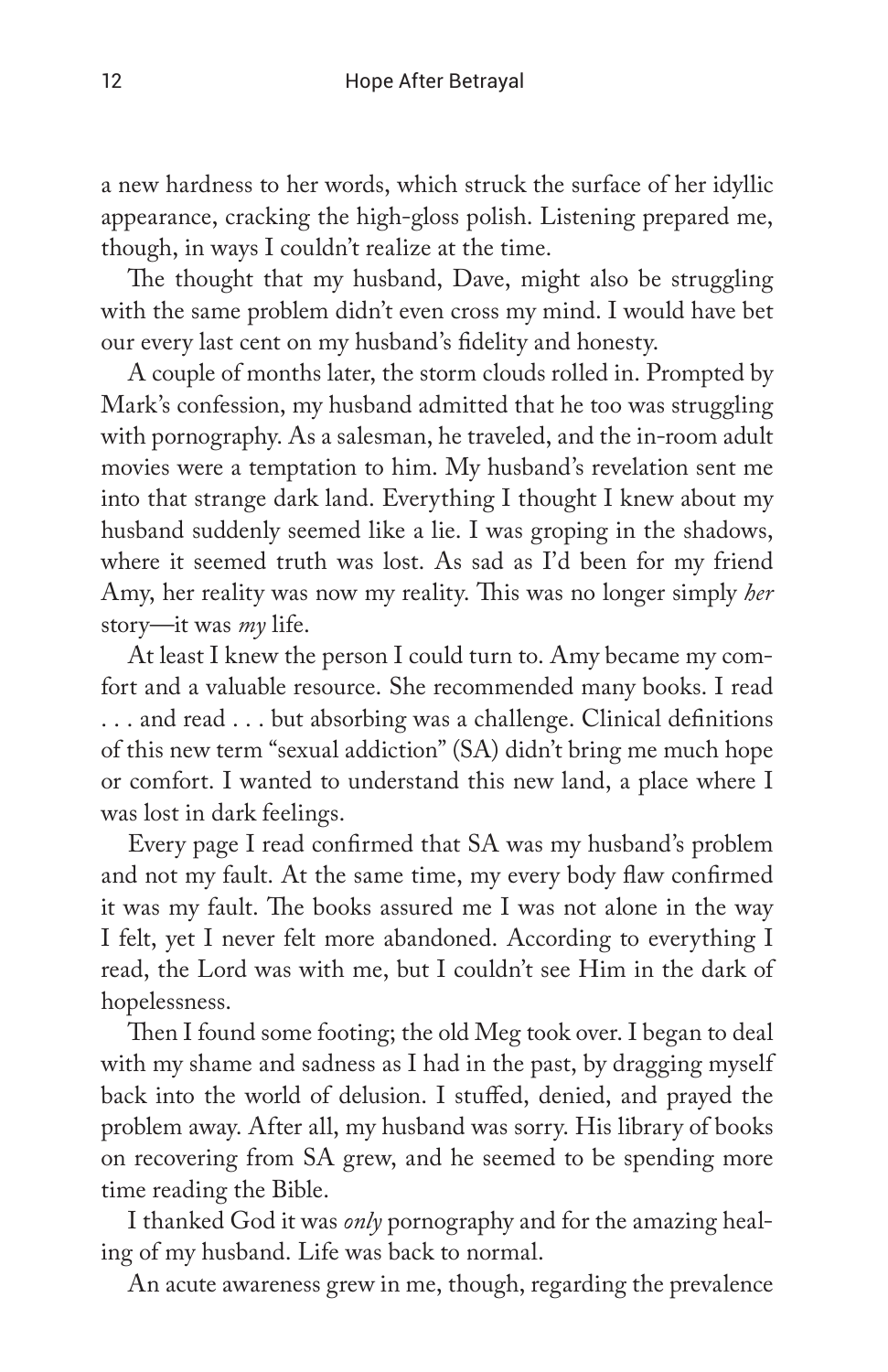#### Preface and 13

of SA in our society. Women experiencing the same pain were everywhere. I came to understand their language and recognize the hints of their hidden shame. Seemingly innocuous statements like, "My husband and I aren't connected," or "My marriage is in crisis," were flashing lights to me. It didn't take long to realize how insidious this addiction is, particularly in the church. I wanted to help.

God began to bring more hurting women to me, and I shared with them my testimony of hope. Compelled by their pain and experience, and my desire to make a difference, I saw the need for a support group. Women whose husbands struggle with sexual addiction need a place to heal. Our church already had a group for men. God connected me with Sharon, another wife whose husband was in recovery, and we decided to act.

I approached our pastor, Martin. He suggested attending an existing class for wives of sex addicts at another church to see if we could incorporate their program. Pastor Martin's suggestion was a wise one. For twelve weeks, Sharon and I became students in their support group. There, more than just learning took place. God poured additional truth and light into our lives. The Lord was building supports under us for what was to come, though I didn't see it at the time. I was too busy thanking Him that my story wasn't as severe as some of the other women's in my group.

The following spring the first Healing Hearts group started at our church. Ten ladies showed up for the first meeting. Excited to see God provide the same rapid recovery in the lives of each woman, I looked forward to each meeting. It was a privilege to watch the light of hope spread along the paths of these women. As they stepped into their first golden beams and out of some lies, the healing process began.

A few weeks into our class, however, my marriage took another traumatic nosedive. It was a Tuesday morning in spring. That evening I was scheduled to share my story of hope at Healing Hearts. When I got out of the shower, I noticed the message light on the phone was blinking. Pushing the button, I listened to the familiar sound of my husband's voice. I loved the fact that he called me every day, sometimes more often—far more often, in fact, than he once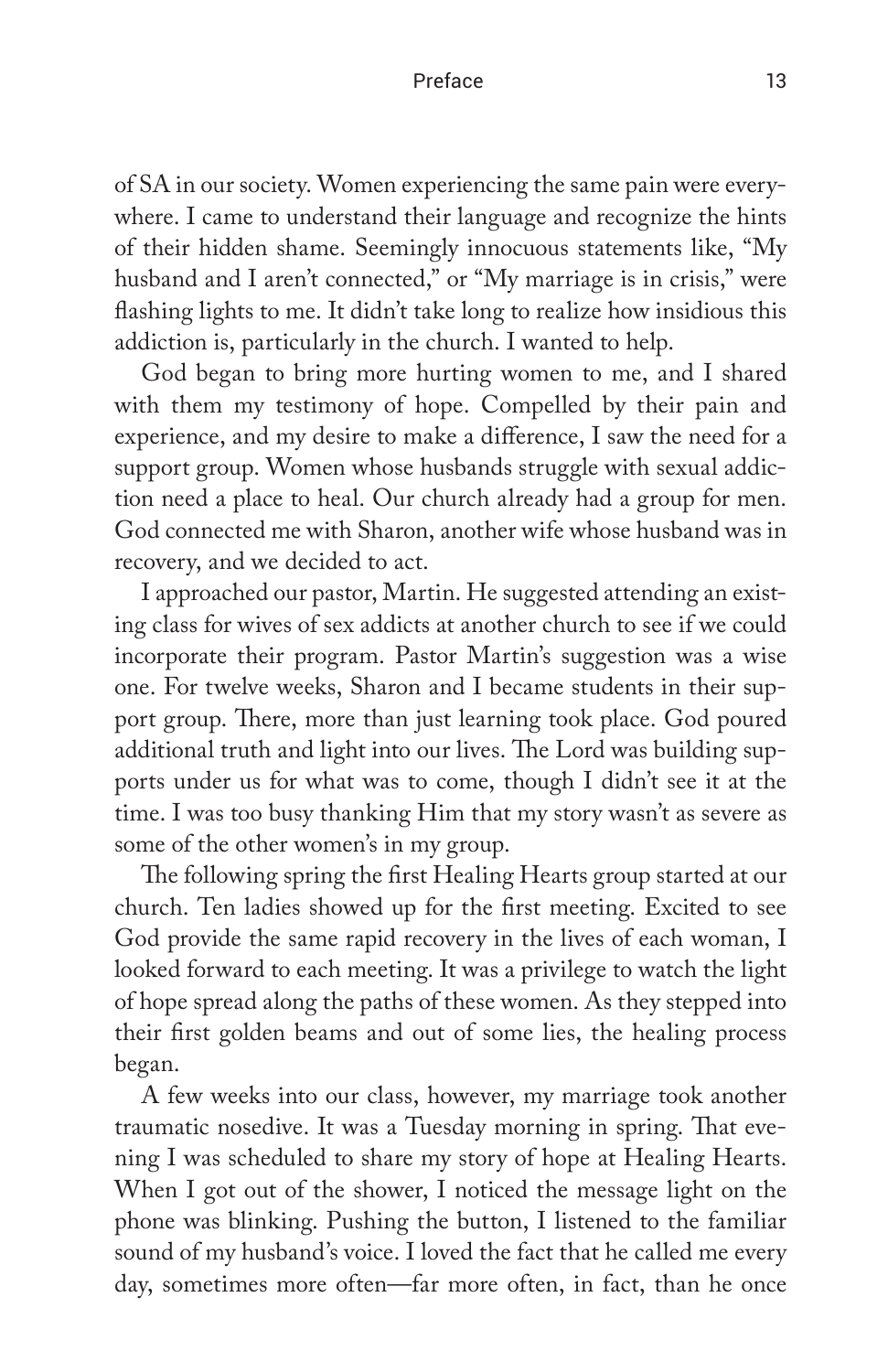did when he was away. Since he'd been out of town the past week, I was glad to listen . . . until it became clear that this was not a routine "Just wanted to say hi, honey" call.

"It's me," said Dave's voice. "I'm on my way home. We have to talk . . . I'll be there by two . . . so please be home—alone. I'll explain in person. My boss has been very supportive."

My heart went into overdrive, pounding in my ears. Every nerve ending snapped to attention. There was an unfamiliar edge to his voice. Something was very wrong. Why was Dave coming home three days early? I knew from the last sentence that he hadn't lost his job. But I could tell this was not good news. My brain spun as I went over the last two days he was home. He'd seemed distracted and distant. I assumed it was the stress of travel.

I tried to get some chores done, but all I did was count the minutes until two. When Dave's car pulled into our driveway, I felt the urge to flee.

He walked in, holding a softcover notebook. It was curled in from the edges, from being rolled and unrolled. The expression on his face was like nothing I'd seen before. The pain that was reflected in his eyes was about to be mine. He spoke first.

"I'm home because of Carl . . . you know . . . my men's group leader. I called him last night . . . and I confessed my relapse a few days ago. The guilt was eating me alive." He went on, fiddling with the notebook as I sat frozen. "Carl told me to get home and confess to you before you shared our story tonight to the ladies in your group. I didn't sleep at all last night. I stayed up, writing a timeline of my sexual addiction."

Suddenly, nothing else existed except for the drumming of my husband's voice and the journal he was holding—the pages that were about to change my life indelibly.

I knew from Dave's first disclosure two years prior that his compulsion started when he was only eleven years old, when he found his father's pornographic material. Porn became a coping mechanism for his feelings of low self-worth. His addiction had progressed to its current state. This time, though, he included the parts of his story he'd left out before. Dave had not been completely honest in his first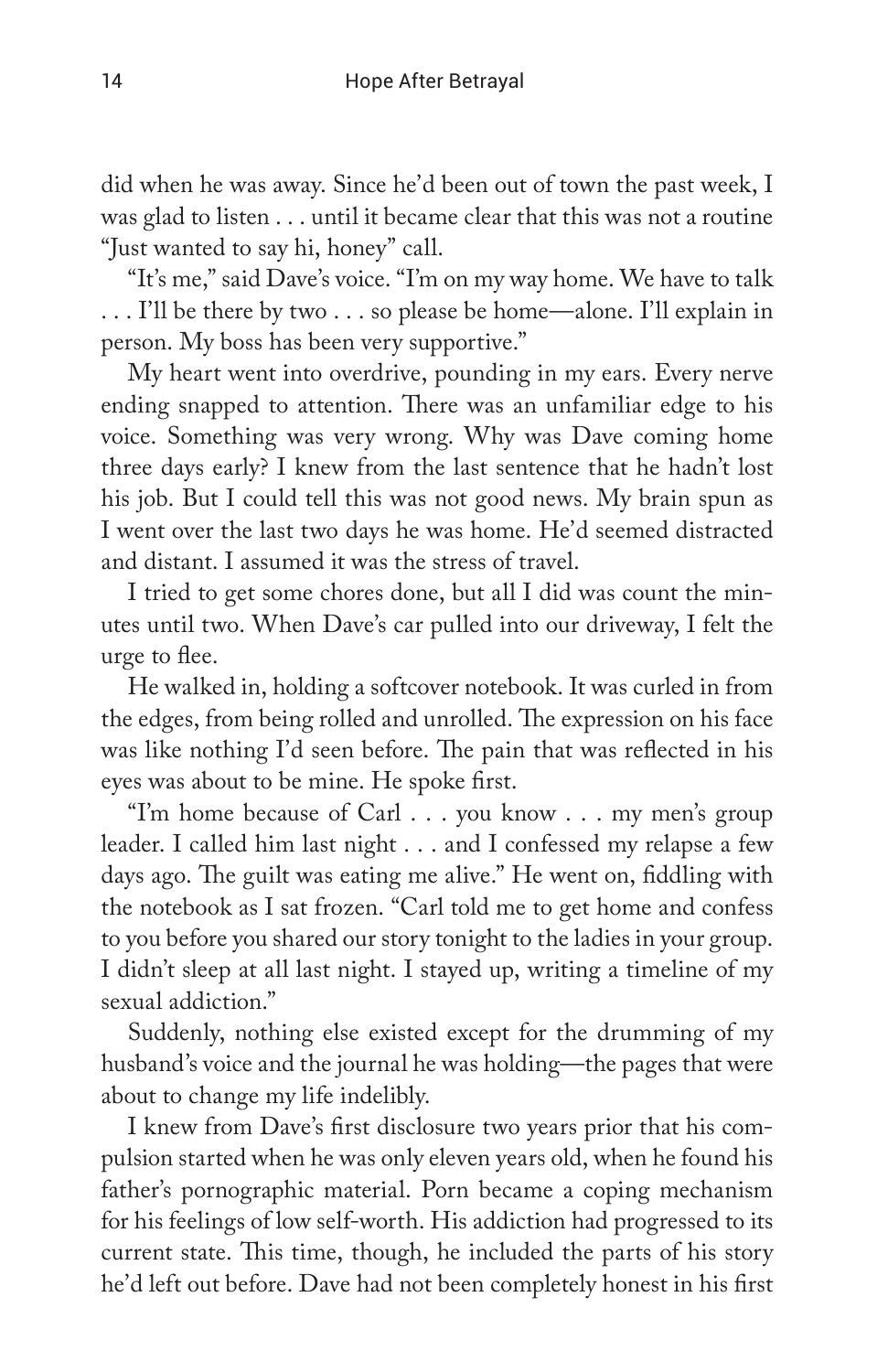#### Preface and 15

disclosure. For over seventeen years his being unfaithful had been inconceivable to me, and because he feared that I'd leave, he omitted important facts. Though his desire to be free and healed was sincere, his conscious exclusion of pertinent information had left just enough for the Enemy to get a handhold. Satan waited for the right moment, grabbed it, and dragged Dave even deeper into the addiction.

This time, my husband had hit bottom. He described how, after his last sexual encounter, he felt that God had turned His back on him. Loneliness had been his lifelong companion, but this feeling of being estranged from God was darker still. Dave sensed that he'd be dead if he didn't come clean. His desperation to be free of his addiction was so great that he was willing to lose our nineteen-year marriage. He confessed every betrayal over the course of our lives together.

As he referred to his notebook, determined now not to omit anything, life as I defined it vanished. Reality no longer existed. Dreams died and were buried out of reach. All that remained was one large black hole with a huge question mark in the middle.

As he shared further details of his sexual addiction and continuing struggle, my heart was broken again, only deeper this time. Nothing I learned through reading all those SA books prepared me for that moment. Had the wound been physical instead of emotional, I might be dead.

The first time Dave confessed, he left out a nonphysical encounter with a woman. Even though there had been no touching, that omission stalled any chance of his being healed. This time he admitted that since his last confession he'd had physical contact with a woman. And this time I was unable to see straight or even remember any prior progress. The only thoughts I had were what a trusting fool I'd been, and that my husband had been unfaithful.

The pain grew unbearable. If one of the women in my group were to tell me that her husband had just made such a confession, what would I have said to her? I needed every tool and reinforcement God could supply, but I felt it was all out of reach. This hurt felt too big . . . too painful . . . too hopeless for any remedy.

Dazed at first, I didn't see God; I could barely breathe. I remember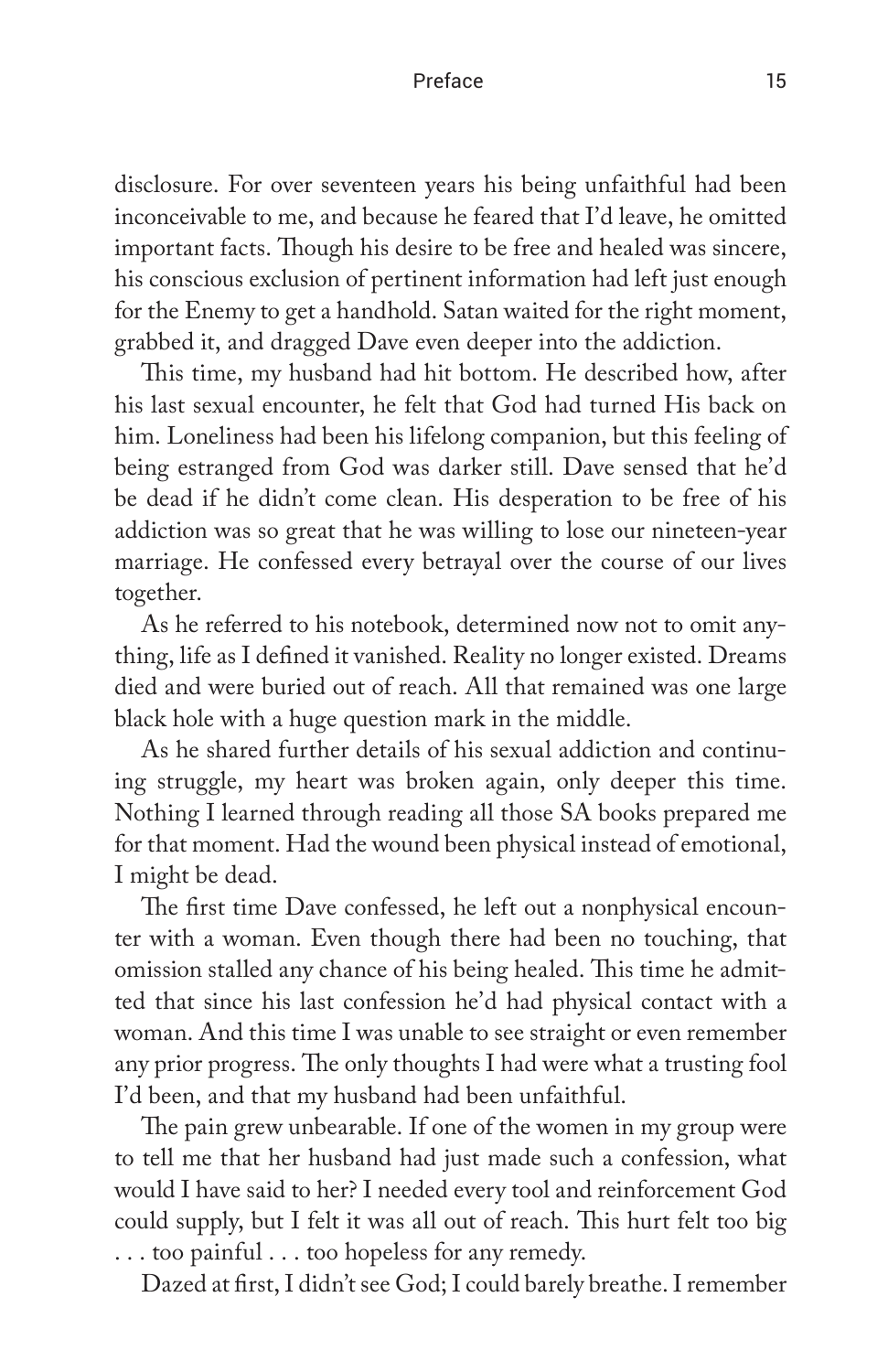feeling nothing except my legs shaking beneath me. It was as if they were no longer a part of my body. I sensed the shivering, but was unable to control it. All I could do was sit and listen, and shudder under unthinkable images unfolding before me. My mind was numb, unable to register pain at that level—God's wonderful design called *shock*.

One thought did filter through to me, though: *Don't make any rash decisions*. I somehow recognized that I needed to wait until God spoke. I could only hope He was still there . . . hope He was real. Looking back, I realize, of course, God was there and had guided what I said, but in that moment I could see only fear, darkness, and complete hopelessness.

Dave and I were still talking when one of our daughters arrived home from school. Had it really been two hours since Dave had walked in the door with his notebook? It felt like two minutes.

Dave panicked. "What do you want me to do?" he murmured. "Should I go to a hotel?"

Amazingly void of emotion, I sensed God setting the guidelines for me. I heard myself speak in a normal tone, like I was listening to a stranger read a list. "You'll stay in the house until I'm sure what to do . . . and hear something . . . think of something. Just because you're here today doesn't mean you'll be here two days from now. We'll try to keep things as normal as possible for the girls. We'll sleep in the same room, but there will be no physical contact between us. We'll be like roommates, with neither of us in the room when the other is dressing or showering."

That's all I knew. Then my mind reengaged as a tidal wave of disbelief hit again. *How did we get here? Haven't I done all the right things? What a fool I was.*

Not wanting to face the women in our group that night, I called my trusted friend Sharon to cancel. She grieved for me but convinced me to go. Later, I called and backed out again. Finally, she said she'd pick me up and was on her way to get me. She knew I needed the support.

The group didn't get the story of hope I'd originally planned. Instead, they got their worst nightmare laid out before them. My head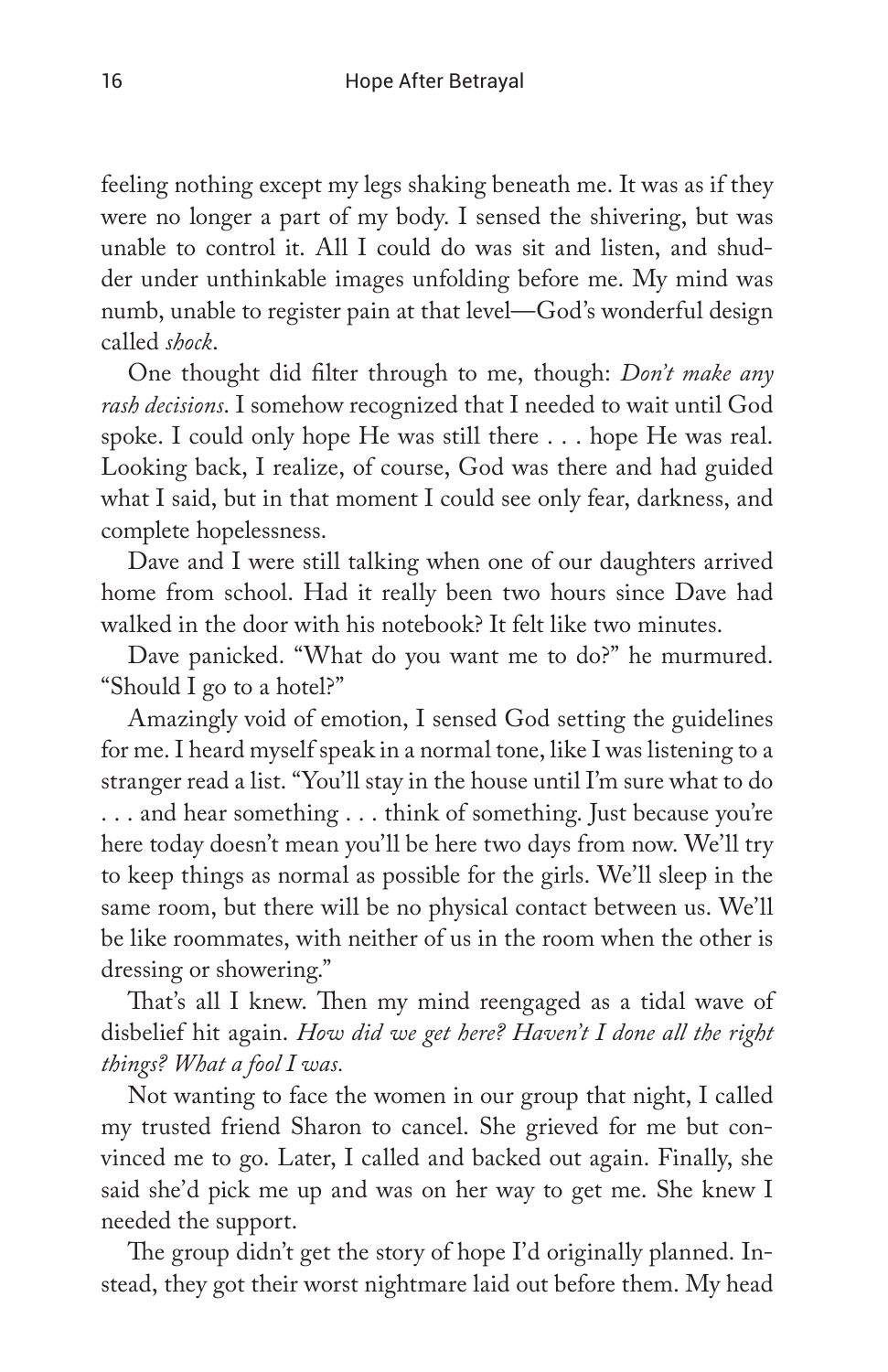#### Preface and 17

was down as I shared. When I finished, I looked up slowly, expecting to see their disappointment. Instead, I saw only tear-streaked, caring faces. I was humbled. They listened, cried with me, and offered their support. That night was difficult for all of us. Many had their own fresh wounds, but I needed to be there and share mine. The only comment I remember making was, "It stinks." I could see no hope at that point, but their understanding was salve for my hurting heart.

Had I stayed home, hiding and feeling ashamed, I may have found myself stuck there, because at home the battle raged in my mind. Like many Christian women, I wondered if there was just the right prayer to take away the pain, but I knew the injury was too severe to be sidestepped with a single prayer or Bible verse. Added to the betrayal was the disclosure of the lies. I felt like a failure as a Christian and a wife. What wrong turn had brought me to this place?

Dave and I spent the next day apart. I cleared my calendar except for an appointment with Donna, a friend. We were originally getting together to discuss her becoming my mentor. She had no idea what our first meeting would hold. Donna listened, though. Then she shared about an emotional affair her husband had many years ago. She understood the pain of betrayal.

She even went with me to my doctor while I was tested for sexually transmitted diseases (STDs). I'd never sounded the depths of shame until that moment. I could see my doctor didn't know what to say. She tried to be professional and compassionate, but she didn't want too much information. My shame had splashed onto her.

When I came out, Donna's loving expression enabled me to take the next step. She was a godsend—the right person at the right time. All the while I was crying out, "Why, God? Why? Why me?" But she listened and cried with me, never once condemning my husband. Not only did she not see him as a monster, her opinion of him didn't seem to be altered. She allowed me to see the first shimmer of hope.

If you see yourself in my pain, I empathize with you beyond words. Know that you are not alone. There's a growing community of women like you and me, most are just still hiding.

I understand how fortunate I was to have women who could share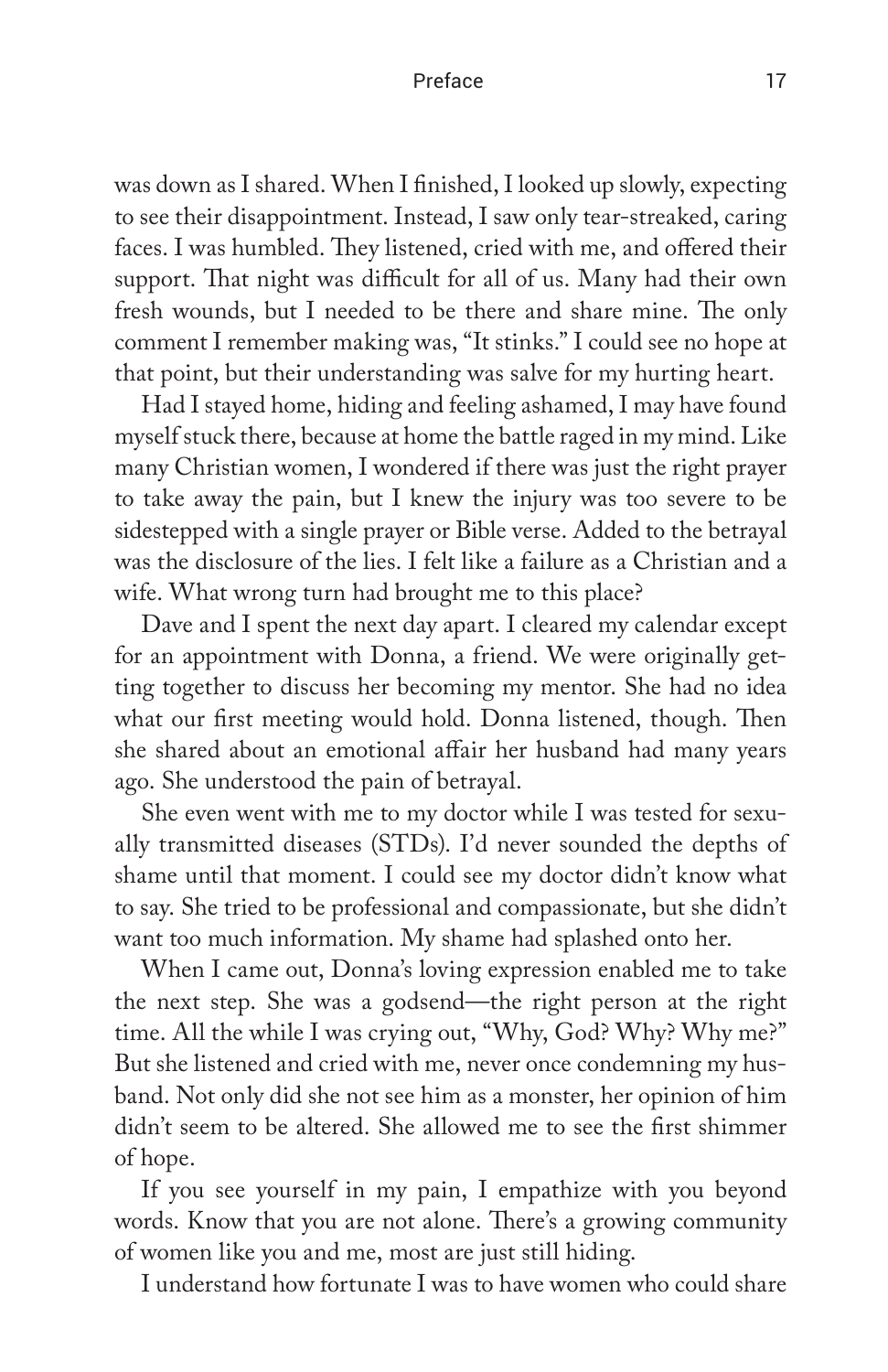this nightmare with me. The majority of women, however, feel as if there's no one they can talk to. Whether or not you're sure of your husband's sexual addiction at this point, you have a loving heavenly Father standing by, ready to listen and help. He's already led you to find this resource. Keep reading and don't stay in the place of darkness. Determine to find the path to hope. I'll be honest; this is not an easy glide over a sunny slope. It's hard work.

Saying that my husband and I sailed right into healing would be a gross overstatement. We still had to live through and process all the emotions and the very real pain. I had to move from my initial shock and go through all of the stages of grief. Grabbing hold of God's truths, one at a time, moved me inch by inch toward stronger faith and health. I reached out first to books, looking for the one that would give me hope. I didn't find it right away.

Giving my pain, fears, and emotions to God started the healing process. Still, the steps weren't exactly clean or the results instantaneous. I cried out to Him often, because many pieces of my pain were harder to let go of than others. But as He ministered to my need every time I picked up His Word, our relationship deepened. I could have missed Him had I not been willing to step out in faith even when my feelings caused me to doubt God's existence.

All the theories that I knew about the character and attributes of God now became reality. Acknowledging, for instance, that I needed Him to be my strength and shield was an important turning point for me. For the first time, I spoke prayers without worrying about how they sounded. I didn't try to clean them up before speaking to Christ. I let Him have everything, because God already knew my pain. Verbalizing those deep hurts became an act of trust and worship. My first prayer was, in fact, not at all eloquent. The words were honest and went something like this: *Okay, God, I know You didn't plan this, but it doesn't take You by surprise, either. You can somehow use this for good even though I can't see how right now. All I know is it stinks. I'm choosing to trust You, knowing I need Your help because I can't do this alone.*

Almost before I'd finished speaking the words, something was revealed to my spirit, like a veil had been lifted, and I knew I'd be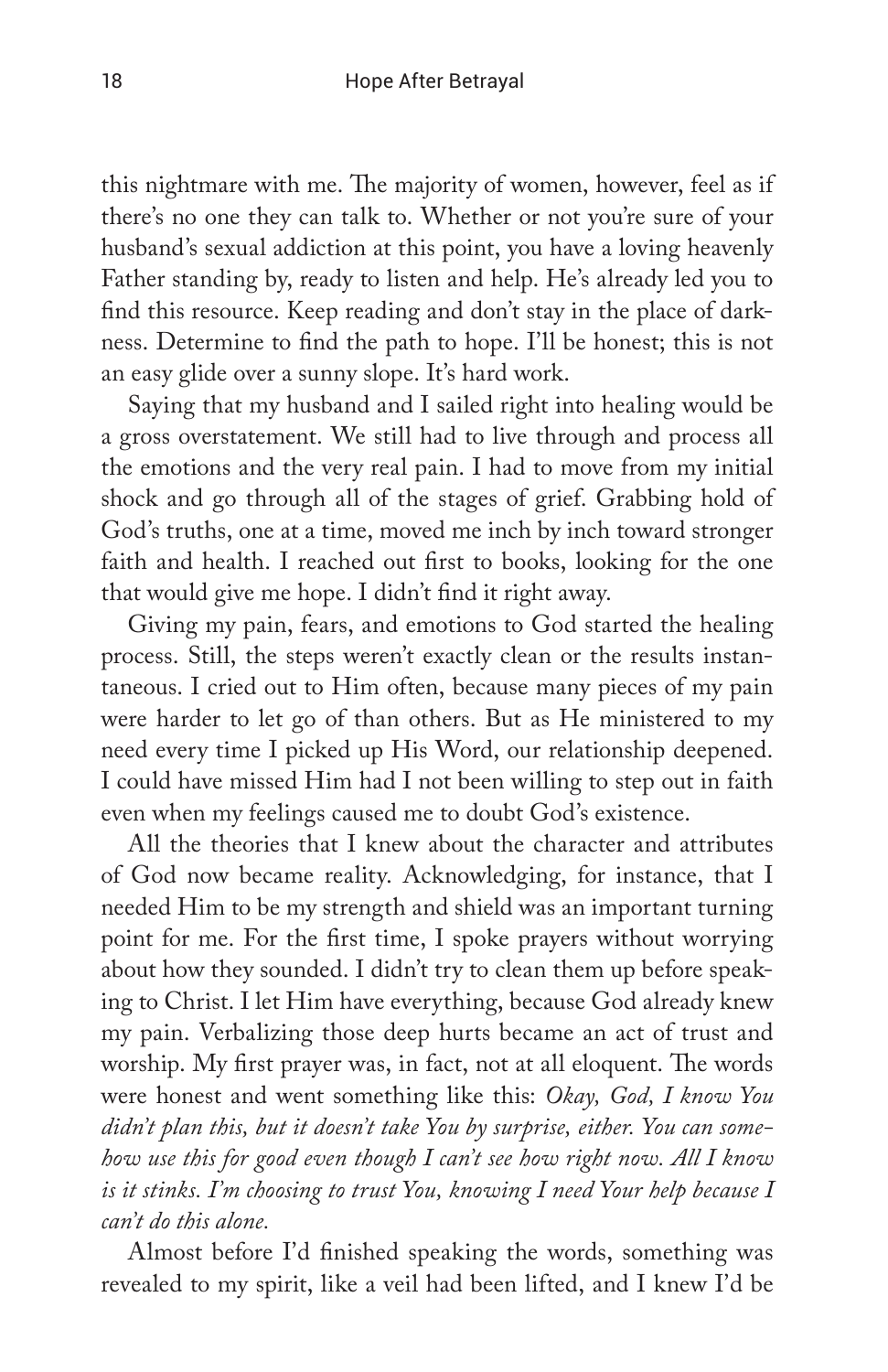#### Preface and 19

okay. God began to personally minister to the broken places. The results were not magical; my circumstances didn't disappear. But the adjustment of my attitude—my determination just to let go and trust—was beginning to make the difference.

Evidence of God's work and His personal care for me came each morning as I opened my daily devotional. This long-established discipline took on new meaning day after day as each Scripture and reading seemed written just for me. On day one, I read Isaiah 54:5, which said that my Maker is my Husband. Genesis 22:14 simply said that the Lord would provide.

And so His loving encouragement continued day by day. I felt God's intimate touch in a new and powerful way. Even though I understood He answers prayers, this intervention on His part was more. I had no doubt that God was addressing my specific needs with His loving words of truth. As walking through a trial with a friend grows the relationship, so my faith rose and soared, sheltered beneath the wings of His personal care.

#### 2018

This new way of walking and seeking the heart of God continued to serve me as life ebbed and flowed. Simply living meant there were times of both darkness and light. I'm no longer frozen in fear when the darkness comes—at least not for as long as I used to be. The tools I learned and shared during the deepest healing of our marriage still guide me through every pain life delivers. As I grow in age, wisdom, and nearness to the Lord, regaining my footing and finding peace is easier than it used to be.

Life issues rarely center around sexual addiction these days, but I am not naive enough to think sexual addiction is gone forever. Addiction is a lifelong fight. The Enemy of our souls waits and watches for any vulnerable moment. However, I refuse to live frozen by what-ifs. I know that God is bigger than addiction.

Finding freedom took time, though. I had to learn to allow the ever-available presence of God to outweigh the reality of sin. That is why my trust grows when I see God at work in my husband. Every time his behavior is unselfish and his choices are healthy, it confirms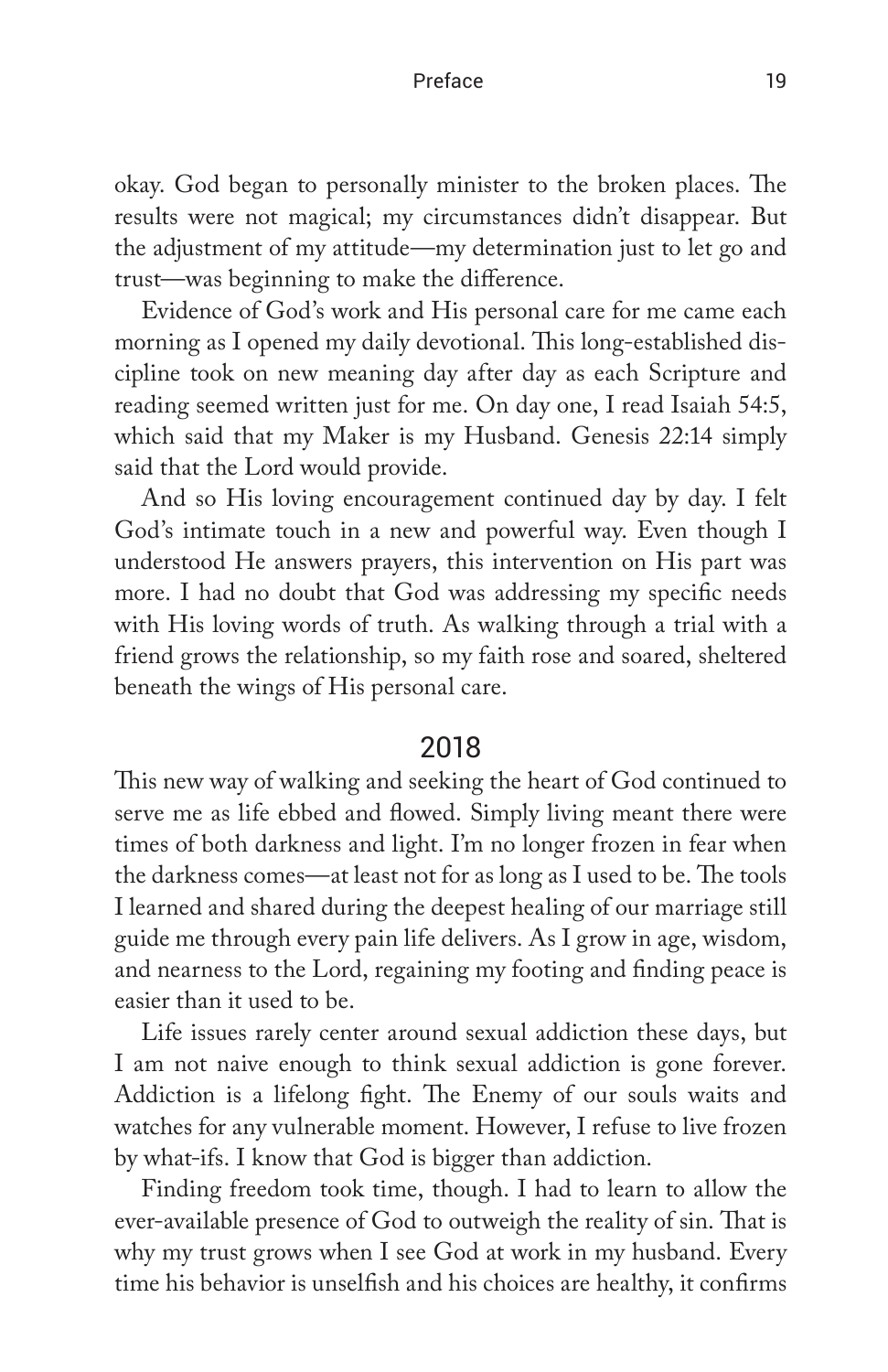his spiritual growth. I remain confident of the truth as long as my eyes are on God in my husband.

I liken it to living in Southern California, knowing any day a catastrophic earthquake could hit. People who are new to the area tend to panic at the first tremor, while those of us who have lived there for years can go on without great concern. Those native to Southern California don't ignore the reality. They simply build buildings to withstand the shaking and have a plan should a significant earthquake come. We also learn not to panic at every little rumble. However, after two or three seconds of shaking, if the tremor continues or gets stronger, then we get into a safe place as healthy fear kicks in.

I lived near the San Andreas Fault for over fifteen years, and only twice did I seek shelter in a doorway. I lived in freedom, not fear. I was able to ignore—or quickly assess—hundreds of minor quakes as the nonevents they were.

Living with someone who struggles with addiction is the same. At first, I was on high alert and aware of every minor tremor. If I called my husband and he didn't answer, panic set in. Slowly, I learned to go to God with my fears. I also developed a plan—and saw my husband create his own as well.

My husband continues to this day to employ his relapse prevention plan when he travels. I learned to trust the Lord to reveal to me anything that was hidden and the Lord has been faithful. All these years later, I can count on one hand the number of times my fears were warranted.

I know for those of you just beginning the healing journey, or with husbands who refuse to change, this may sound too good to be true. But just take that first step of faith. Let the Lord lead you down *your* path. He will illuminate it one step at a time.

If you feel like you are at the end of your options, then you are in the perfect place to begin walking by faith. He has so much to show you through this process. And the work you do here will carry you through the rest of your life, whatever comes. Best of all, you get to experience firsthand that God is true to His Word, faithful to His kids, and lavish with His love.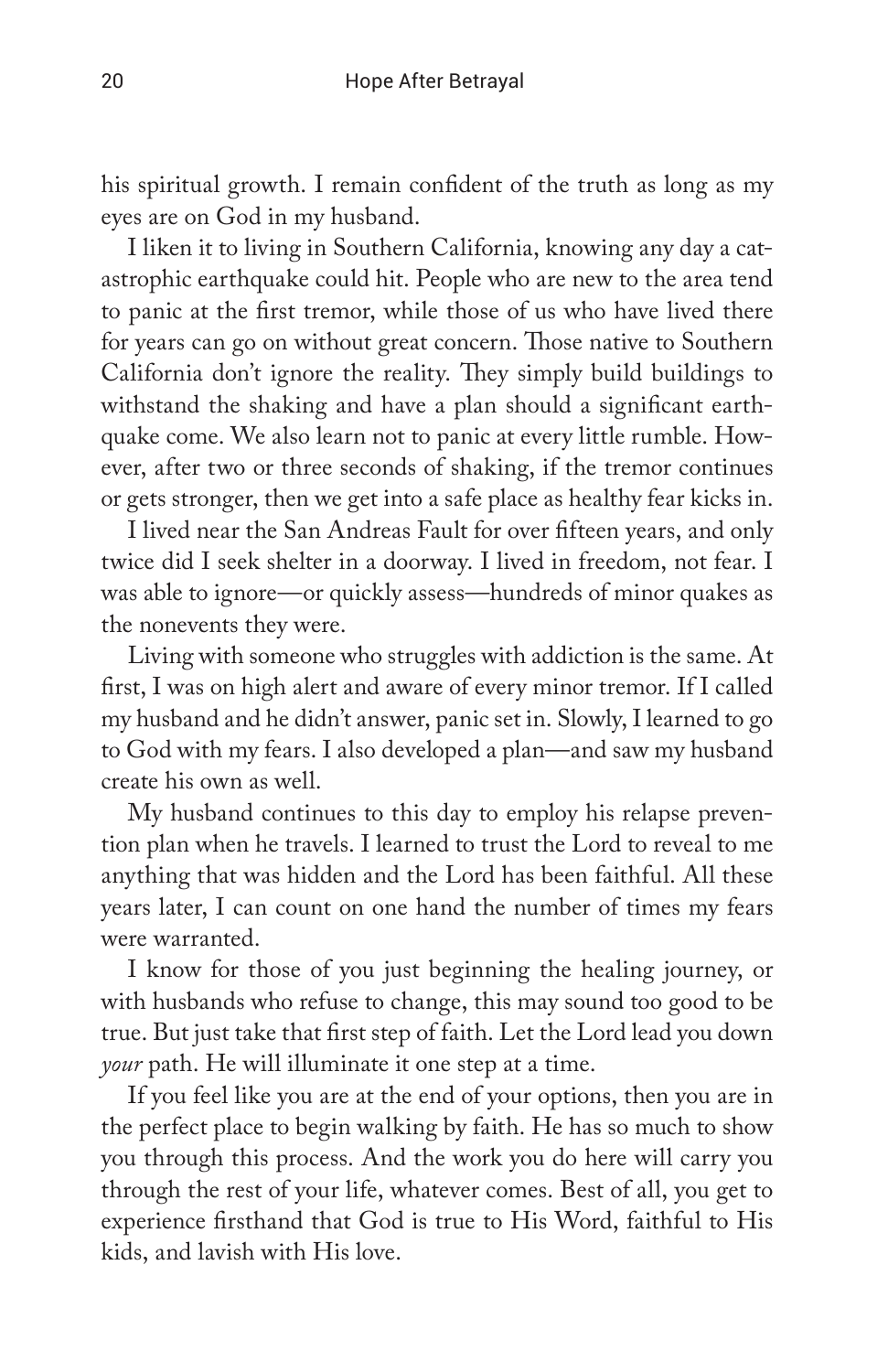

H*ope After Betrayal* is designed to help you walk along this path of darkness and pain and into a place of light and hope. No matter how long ago your injury occurred, this book is for you. Others, including me, have taken this journey and fought their battles along the way.

But there's good news—hope is real. Regardless of what your husband has done, or is doing, there's always hope for those who seek help. I've seen people do the messy work that results in the beauty of healing. I understand the joy of catching a shimmer of light where darkness once reigned. I've been to depths of pain unimaginable, only to find that God was deeper still. His peace and healing are within your grasp too. You can be whole again. You can experience hope after betrayal. I can say emphatically, this is work worth doing.

But God's definition of *hope* is not the same as ours. We think of hope as a wish or dream of something that might happen. God's definition of *hope* is "promise." Like all of His promises, it is an absolute. Hope in Christ can be defined as complete confidence in a certainty. This hope includes our eternal future, for which Christ provided through His obedience to the Father when He went to the cross. His return is equally assured. Our security in the midst of insecure circumstances can be found only in Christ and His never-failing promises to us. He is the Hope After Betrayal.

Ten years have only cemented God as Hope- bearer. As I continue to minister to hurting women, I consistently see His amazing love and care. I continue to learn new aspects of His unfathomable love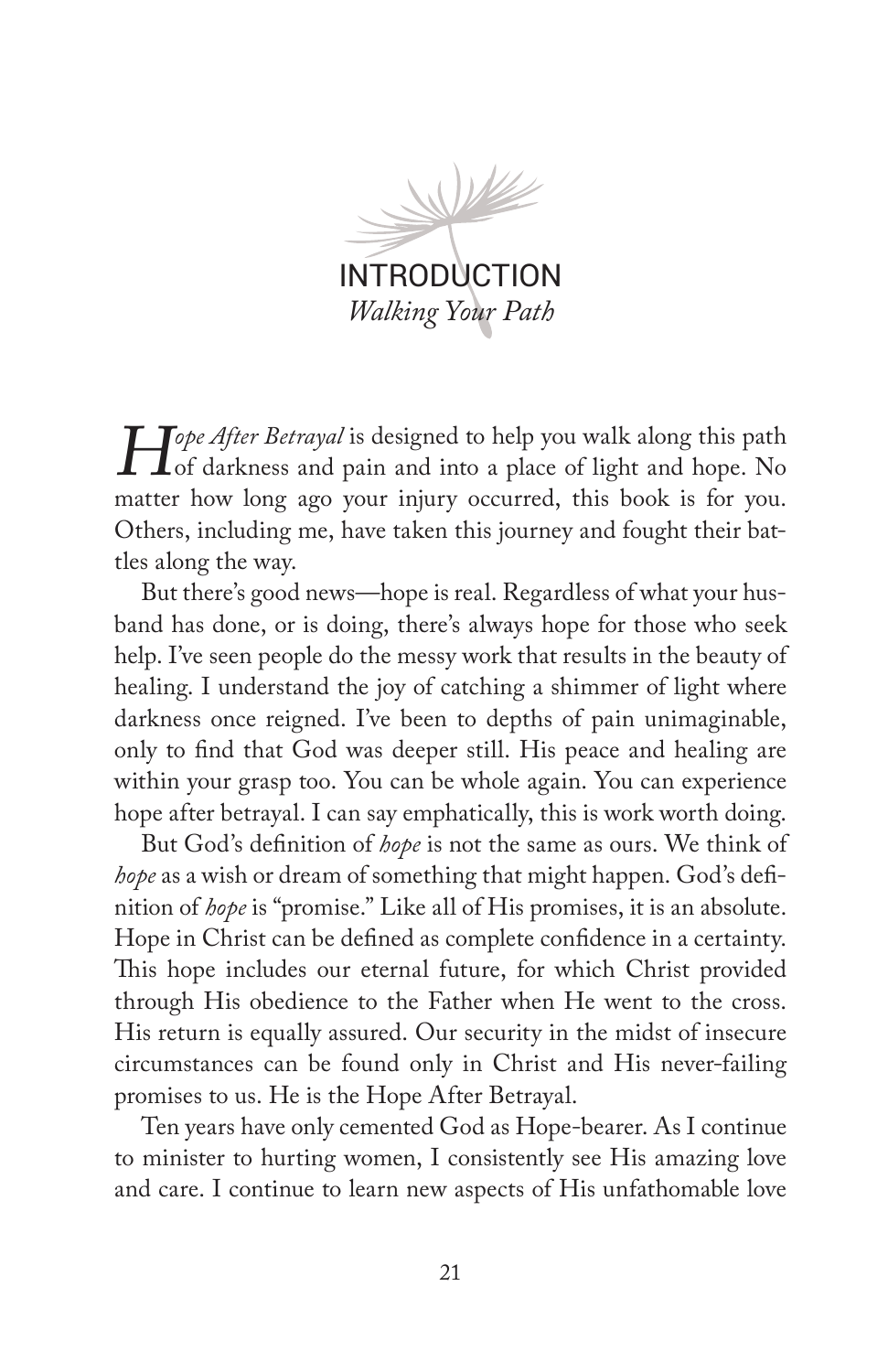for us. A "Perspective" section has been added at the end of each chapter to share many of the lessons I've gleaned over the last ten years.

The best way to recognize God's direction is to look for Him in His love letter to us. That is why each chapter ends with "Path Lights"—specific Bible verses that apply to the topic of the chapter. Some of these Scriptures will be new to you, others you may already know. In addition to guiding us to recognize God's direction, I've included these verses because once we learn about God's character, we will then recognize His qualities in other people.

Because this book takes you on a journey of self-exploration, you are asked to keep a journal (please see appendix A for further direction). After the "Path Lights" are some questions and suggestions to give you a place to jump off in your journaling. My only request is that you come to God with an open heart and put the greatest weight on God's Word and not mine.

But be warned: as you read, you may find some truths in these pages that you'd rather avoid. Every fiber of your being will cry out against the change needed to move forward. Read those parts over and over, though. Use your journal to write about what you're feeling, and don't move on until you're willing to apply that truth completely. Work through every word until the direction is clear for your next step.

There might be times you find yourself getting mad or wanting to balk. These feelings are okay. Tell God; He will listen. Wrestle with these new concepts through prayer and through your journaling or some other healthy outlet for expression. Process your thoughts no matter how raw. Don't bother to clean up the words for God. He has already seen your whole heart, and He still loves you completely.

Whether you're new at turning to God or have been a follower of Christ for many years, expect Him to reveal Himself as you read through these pages. He has not abandoned you. He is, in fact, calling you by name. You'll discover that our heavenly Father is more than able to guide you, and He wants you to know that He has much to teach you through your pain. The words He has placed in the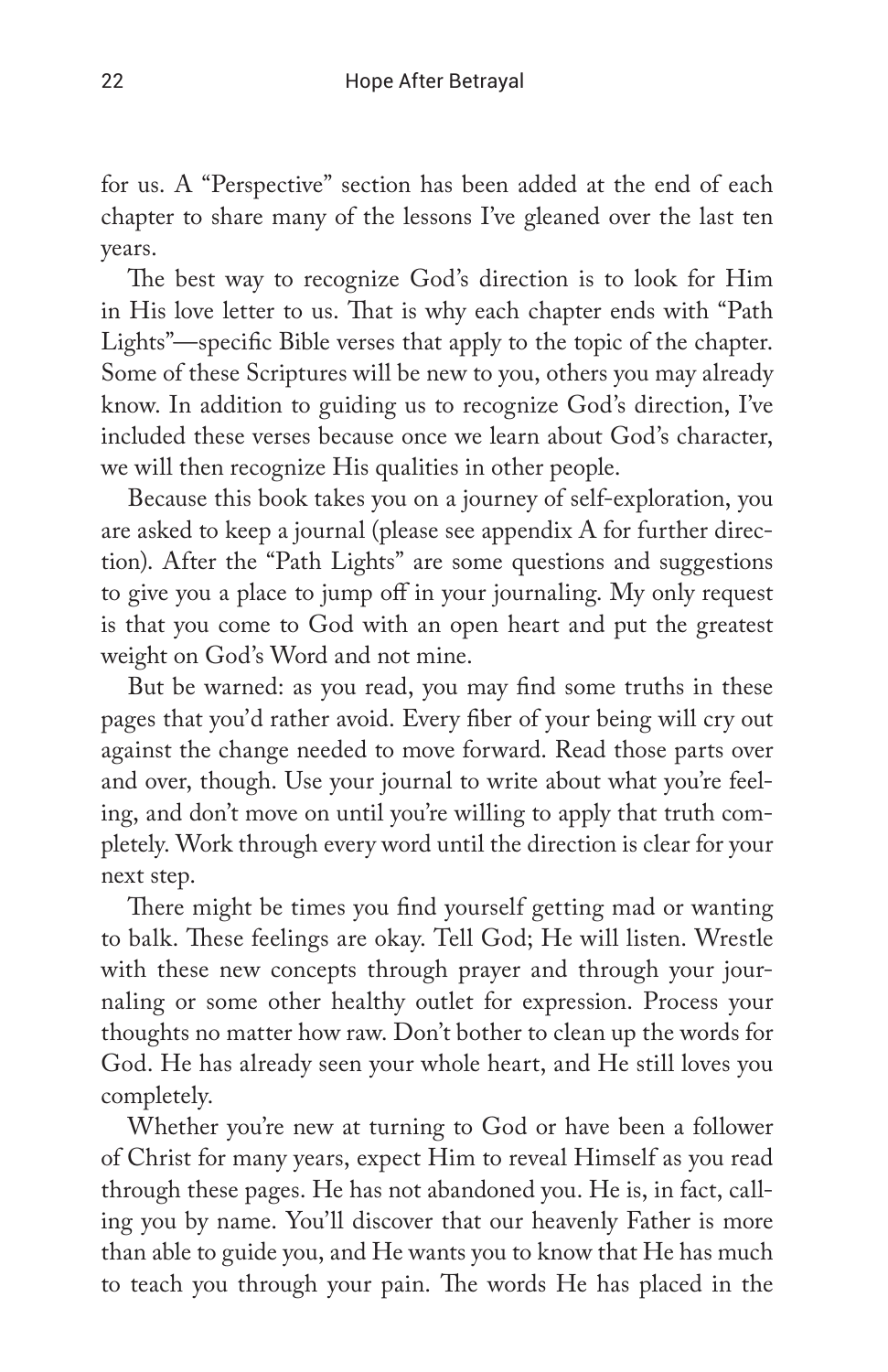#### Introduction 23

Bible are His words of love to you, written with you in mind. So listen to His truths, even those that are costly and painful. God wants to work in you and through you regardless of what your husband does or does not do. Decide whom you will follow, whose voice you will listen to, and whom you will serve every day.

#### *Perspective*

I have been working with the walking wounded long enough to know some of you reading this book have been injured in the church, by those of us who call ourselves Christians—even pastors and counselors. You thought they would have tools to help, but they didn't. I am truly sorry for the added pain. There are no words that can change this reality, but I pray you will give God a chance to restore your faith in Him. As for His kids, we are flawed. Though saved, we will be working on ourselves until the day we die. I pray you can one day forgive those who have added to your pain.

If this is not you, let it be a cautionary reminder to talk to God before you try to help others. Our job isn't to have the answers, but to always point people back to Christ, for He is the only one with all the answers. The church is full of broken people. It's why we accepted our Savior. Sadly, we all still operate in our weakness instead of His strength at times.

With that said, please know I am one woman, flawed and limited to my experiences. Your story may contain issues not addressed here. I may write something that rubs you the wrong way. That is why I am a firm believer in a multitude of counselors and reaching out for as many resources as you can find. Look for where the Word of God, Spirit of God, and people of God all line up. There is so much I have learned and so much I have yet to learn. So trust your gut, and if something I have written doesn't sit right, then keep seeking God and the tools you need for your situation. I pray this book is simply a stepping-off point on your personal journey to wholeness. Before every Healing Hope class, a class I lead for women betrayed by their husband's sexual brokenness, my prayer is, "Lord, don't let me wound already injured lambs!" It is also my prayer as I write.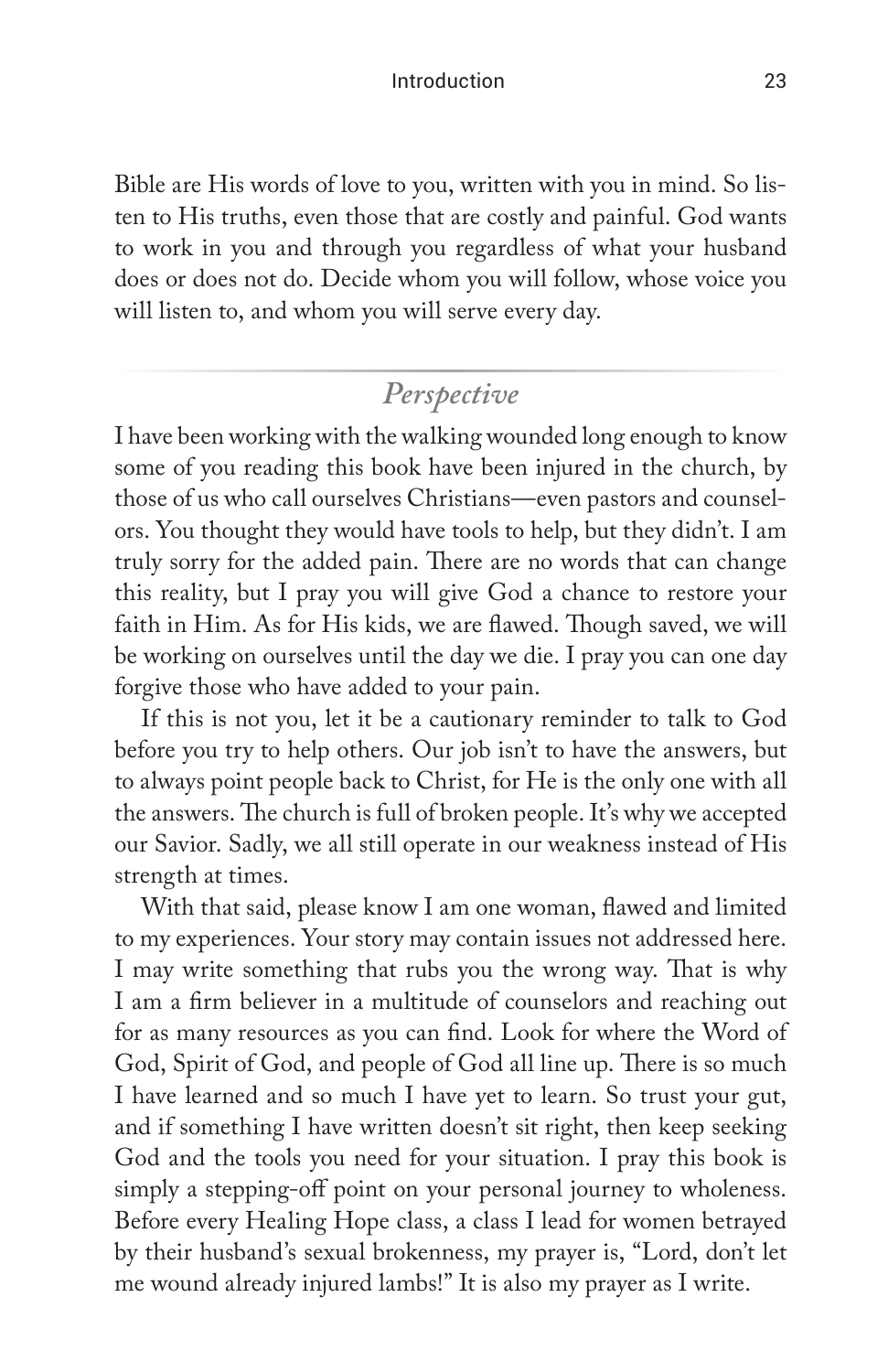#### *Path Lights*

Gop's a safe-house for the battered, a sanctuary during bad times. The moment you arrive, you relax; you're never sorry you knocked. (Ps. 9:9–10)

For your Maker is your bridegroom, his name, Gop-of-the-Angel-Armies! Your Redeemer is The Holy of Israel, known as God of the whole earth. You were like an abandoned wife, devastated with grief, and God welcomed you back. (Isa. 54:5–6)

We can be so sure that every detail in our lives of love for God is worked into something good. (Rom. 8:28)

Scripture reassures us, "No one who trusts God like this heart and soul—will ever regret it." It's exactly the same no matter what a person's religious background may be: the same God for all of us, acting the same incredibly generous way to everyone who calls out for help. "Everyone who calls, 'Help, God!' gets help." (Rom. 10:11–13)

#### *Journaling*

Begin to absorb the above Scripture truths. Make them a guide. Look at, underline, and meditate on each one. Every time you open the Bible to reflect on the "Path Lights," expect God to show you healing truths. With the guiding light of truth, travelers are less likely to get lost or wander off the path and into dangerous territory. I understand how strong the feelings of despair and loneliness can be. See Jesus holding out His hands in love, and let the light of truth strengthen your faith. After all, Christ knows full well the pain of betrayal.

Look to Him as you journal, writing about your thoughts and feelings. Begin to formulate that first prayer of faith. Don't clean up